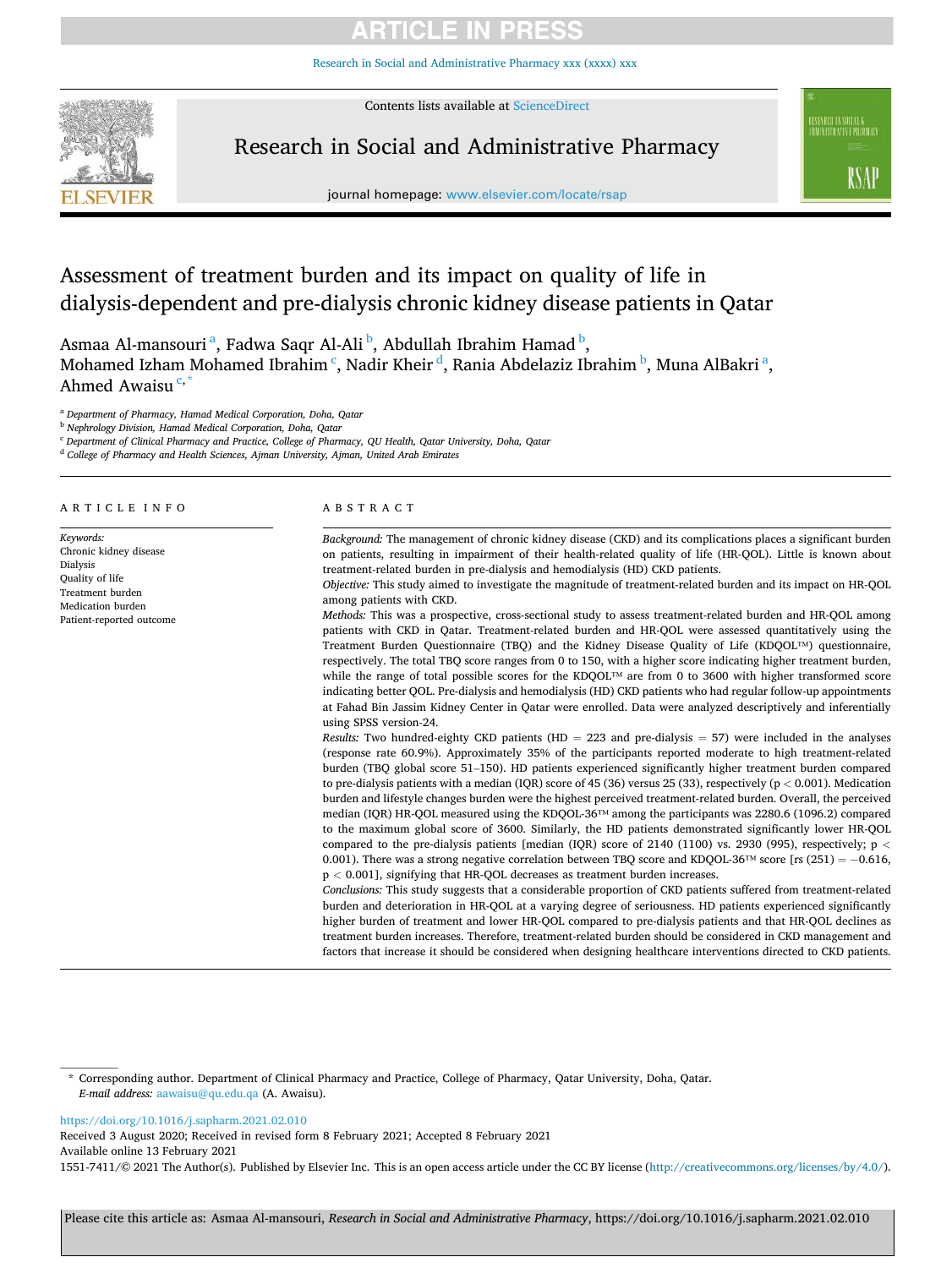# **ARTICLE IN PRESS**

# *A. Al-mansouri et al.*

# **Introduction**

Chronic kidney disease (CKD) encompasses a spectrum of five stages of kidney damage, ranging from very mild damage in stage 1 to complete kidney failure in stage 5. CKD is associated with a significant health and economic burden worldwide. In 2016, the global prevalence of CKD was 13.4%.<sup>1</sup> End stage renal disease (ESRD), defined as having an estimated glomerular filtration rate (eGFR) of *<*15 mL/min, is approaching an epidemic proportion due to an increasing aging population, diabetes prevalence and other co-morbidities. From 2009 to 2015, ESRD annual incidences significantly increased by  $7.5\%$ <sup>2</sup> CKD is associated with an increased morbidity, cardiovascular-related mortality, and hospitalization. $3$  [CKD in general and ESRD in particular contribute to a high eco](#page-7-0)nomic burden on the health care system worldwide. According to the United States Renal Data System, 7.1% of the Medicare cost was attributed only to ESRD patients; \$33.9 billion was contributed to Medicare-associated costs in  $2015<sup>4</sup>$  Data available on the incidence, prevalence and epidemiological factors at different stages of CKD in Arab countries are very limited. Based on limited data registries and some small studies, an almost similar disease pattern has been reported in Middle Eastern countries. In 2010, the calculated incidence of ESRD in Middle Eastern countries was 140 cases per million population (pmp).5 [Specifically, the estimated incidence and prevalence of ESRD in](#page-7-0)  Qatar were 122 cases pmp and 480 cases pmp, respectively.<sup>[6](#page-7-0)</sup>

The process of progression from one stage of CKD to another is associated with worsening symptoms and complications. The prevalence of cardiovascular morbidity and mortality is extremely elevated across different CKD stages. $7-10$  The most commonly reported CKD co-morbidities and complications in the literature are hyperparathyroidism, anemia, hypertension, fluid and electrolyte imbalance, bone mineral disorder, metabolic acidosis, diabetes, dyslipidemia, and oth $ers.$ <sup>11-13</sup> Patients with ESRD are expected to have an average of six different chronic medical conditions.<sup>14</sup> In addition to disease co-morbidities and complications, CKD patients experience daily burdensome symptoms (fatigue, pruritus, constipation, anorexia, pain, sleep disturbances, anxiety, dyspnea, nausea, restless leg syndrome and depression).<sup>15</sup> [These symptoms will gradually lead to worsening of pa](#page-7-0)tients' health-related quality of life (HR-QOL). $16,17$  $16,17$  In addition to symptoms burden, there are other factors that contributes to the overall perceived HR-QOL and these include medication and overall treatment burden. Medication-related burden plays a central role in shaping patients HR-QOL, since dialysis patients are prescribed a median of 19 pills per day.<sup>18</sup> In particular, patients undergoing hemodialysis (HD) are prescribed an average of 8–12 medications at a time. $14,19-23$  $14,19-23$  Moreover, deterioration of physical components of HR-QOL measured using short-form 36 (SF-36) QOL questionnaire was associated with a higher pill burden in dialysis patients with 62% of the patients not adherent to phosphate binders.<sup>[18](#page-7-0)</sup>

Treatment burden is a new emerging concept in the field of healthcare and chronic disease management. It is defined as "the workload imposed by healthcare on patients, and the effect this has on quality of life".<sup>24</sup> The concept has only recently gained attention by healthcare professionals and researchers worldwide.<sup>[25,2](#page-7-0)6</sup>The published literature has demonstrated that treatment burden is associated with adverse clinical and patient-reported outcomes including poor patient satisfaction with care and lower QOL, non-adherence to drug therapy, and a higher risk of all cause-hospitalization and all-cause mortality in patients with diabetes and cancer. $27,28$  $27,28$  Treatment burden was investigated in some selected medical conditions including heart disease, diabetes, pulmonary disease and cancer.<sup>29</sup> To date, only little is known about treatment-related burden and its consequences on HRQOL in CKD in general and in ESRD in particular.<sup>[18,3](#page-7-0)0–34</sup> Furthermore, no previous study has attempted to quantitatively measure and compare treatment-related burden in advanced CKD patients (pre-dialysis and HD). In contrast, most previous studies among CKD patients had assessed treatment-related burden using qualitative approach. $24,25,35-37$  $24,25,35-37$ 

#### *Research in Social and Administrative Pharmacy xxx (xxxx) xxx*

Given the numerous co-morbidities and complications associated with CKD as well as the high pill burden associated with the treatment of these abnormalities, it is anticipated that CKD will result in significant treatment-related burden. Therefore, there is a need to further understand the treatment-related burden in CKD and ESRD patients requiring HD using validated instruments. Using a newly developed treatment burden instrument demonstrating excellent validity and reliability<sup>38</sup> will enable researchers to narrow the current gap by addressing treatment burden more effectively. To the best of our knowledge, nothing is known about the magnitude and impact of treatment burden among CKD and ESRD patients requiring HD in Qatar and the Middle East region. Moreover, the relationship between treatment burden and HR-QOL in ESRD patients undergoing maintenance HD in comparison to the pre-dialysis stage has not been previously investigated. The aims of this study were to: (1) determine the magnitude of perceived treatment-related burden and HR-QOL and their association among patients with CKD; (2) compare between HD-dependent CKD patients and pre-dialysis CKD patients in terms of the treatment-related burden and HR-QOL and; (3) investigate the relationship between CKD patients' characteristics and treatment burden as well as HR-QOL.

#### **Methods**

# *Study design and population*

A prospective, cross-sectional study was conducted to assess treatment-related burden and QOL among patients with CKD attending a kidney center in Qatar. The study population included patients diagnosed with CKD who were followed regularly for the management of the disease, its associated complications and comorbidities. This included ESRD patients receiving HD and pre-dialysis patients. Data were collected from June 2017 to November 2017.

### *Study setting*

This study was conducted at the Fahad Bin Jassim Kidney Center, a member of Hamad Medical Corporation (HMC). This kidney center, located in Doha, is a governmental institution that provides services to Qatari citizens and residents. The center provides the following services: in-center ambulatory HD, home HD, peritoneal dialysis, outpatient services for CKD patients, and patient preparation for renal replacement therapy. Dialysis services are provided six days per week from 6:00 a.m. to 10:00 p.m. It is the main kidney center in Qatar for both dialysis and pre-dialysis (over 50% of all patients in Qatar).

### *Eligibility criteria*

Eligibility criteria for HD and pre-dialysis patients enrolled in the study were as follows: (1) adult patients diagnosed with ESRD receiving HD treatment at Fahad Bin Jassim Kidney Centre for at least two months; (2) pre-dialysis patients who had creatinine clearance of less than 25 mL/min and were followed at a low clearance clinic. Patients receiving dialysis for at least two months were enrolled in the dialysis group to ensure that the effect of dialysis on treatment burden and HR-QoL was accounted for. Mentally-ill, dementia and unconscious patients (unable to provide consent) were excluded.

#### *Sample and sampling technique*

A sample size was calculated using a cross-sectional study sample size calculation technique with a 95% confidence level and 5% margin of error.<sup>39</sup> The minimum effective sample size required was 288 patients with CKD. The sample of the whole population of patients with CKD was based on the total number and distribution of patients at Fahad Bin Jassim Kidney Center (HD = 533, Low Clearance Clinic  $(LCC)/pre$ dialysis  $= 180$ ; Total  $= 713$ ). The proportions of HD and pre-dialysis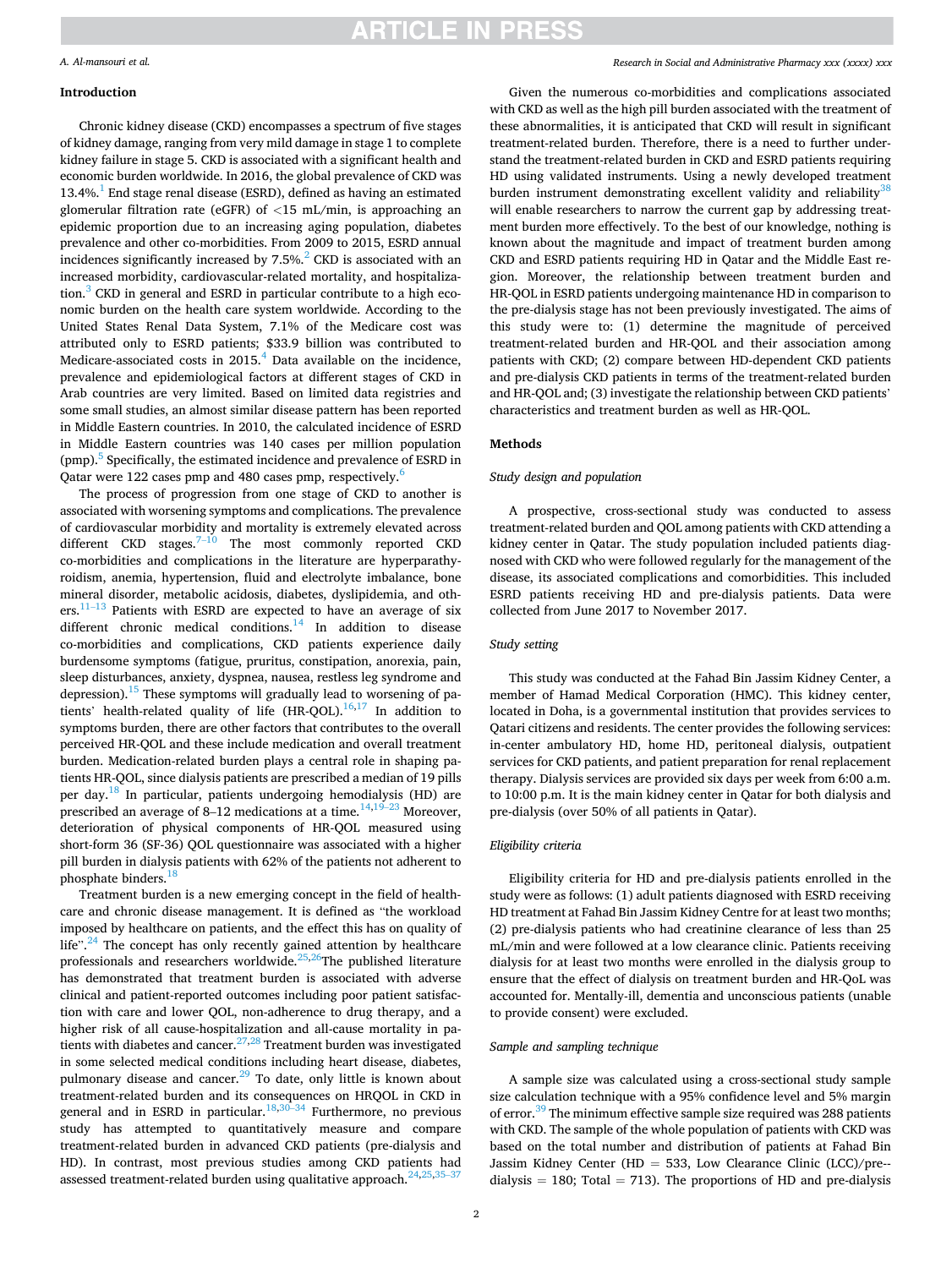# ARTICLE IN PR

### *A. Al-mansouri et al.*

patients were 75% and 25%, respectively. Thus, the number needed in each category based on the calculated proportions was 216 HD patients and 72 pre-dialysis patients, respectively. Participants were enrolled in the study using a non-probability convenience sampling technique. Potential participants attending the clinics who fulfilled the eligibility criteria were sequentially approached and those who declined were excluded from the study.

### *Study instruments*

Treatment Burden Questionnaire (TBQ): TBQ is a questionnaire for assessment of treatment-related burden that was originally developed in French in 2012 and later translated into English. $38,40$  $38,40$  The instrument was designed to measure treatment burden associated with multiple chronic conditions. It is composed of 15 items that assess the following domains: difficulties associated with taking medicine, self-monitoring, adapting to a certain lifestyle, keeping up with laboratory tests, doctors' appointments, social life, and organization and administrative burden. The five dimensions of TBQ are: medication burden, administrative burden, financial burden, lifestyle change burden, and social burden. The instrument responses are rated using a Likert-type scale ranging from 0 (not a problem) to 10 (a big problem). TBQ global score is generated through summation of each item score to a maximum score of 150 points.<sup>[38,](#page-7-0)40</sup> TBQ global score are further categorized as low burden (0–50), moderate burden (51–99), and high burden (100–150).

Kidney Disease Quality of Life (KDQOL™) Questionnaire: KDQOL™ is a disease-specific QOL questionnaire that was developed in 1994 to measure HR-QOL in patients with CKD.<sup>41</sup> [The 36-item KDQOL-36](#page-7-0)<sup>TM</sup> is a modified version of the former questionnaire that now consists of 12 generic items (SF-12) and 24 CKD-specific items.<sup>42</sup> [The 24 disease spe](#page-7-0)cific items are classified as follows: burden of kidney disease (4 items), symptoms of CKD (12 items), and effect of CKD (8 items). $43$  The overall KDQOL-36™ instrument consists of five dimensions: Physical Component Summary (PCS), Mental Component Summary (MCS), Burdens of Kidney Disease (BKD), Symptoms and Problems of Kidney Disease (SPKD), and Effects of Kidney Disease (EKD). The scoring procedure of KDQOL-36™ instrument followed the previous developed instrument KDQOLSF<sup>™</sup> version 1.3<sup>44</sup>. This required to transform all the numeric items to a value ranging from (0–100) points. The range of possible scores are from 0 to maximum score of 3600 with higher transformed score always indicating better OOL.<sup>44</sup>

Linguistic validation and cultural adaptation were conducted based on the principles of good practice for patient reported outcomes (PRO) developed by the International Society for Pharmacoeconomics and Outcomes Research (ISPOR).<sup>45</sup> The nine steps that were performed in the translation and linguistic validation of the TBQ and the KDQOL-36™ are shown in Fig. 1. Therefore, contextualization and cross-cultural adaptation of the two questionnaires to the local Arabic setting of Qatar was considered during the translation process. However, no further psychometric testing was conducted.

### *Data collection method*

Eligible patients were identified through a list compiled on a routinebasis by a nurse researcher. Two interviewers (an MSc student and a nurse researcher) administered the 15-item TBQ and the 36-item KDQOL-36™ for each eligible participant who consented to participate in the study. In addition, some demographic information (e.g. monthly income, marital status, employment status, and nationality) was also collected from the participants. The questionnaire administration was conducted using face-to-face structured interviews in a quiet room within the study center. The data collection process lasted for 15–20 min on average.

*Research in Social and Administrative Pharmacy xxx (xxxx) xxx*



**Fig. 1.** International Society for Pharmacoeconomics and Outcomes Research (ISOP) steps of translation and cultural adaptation.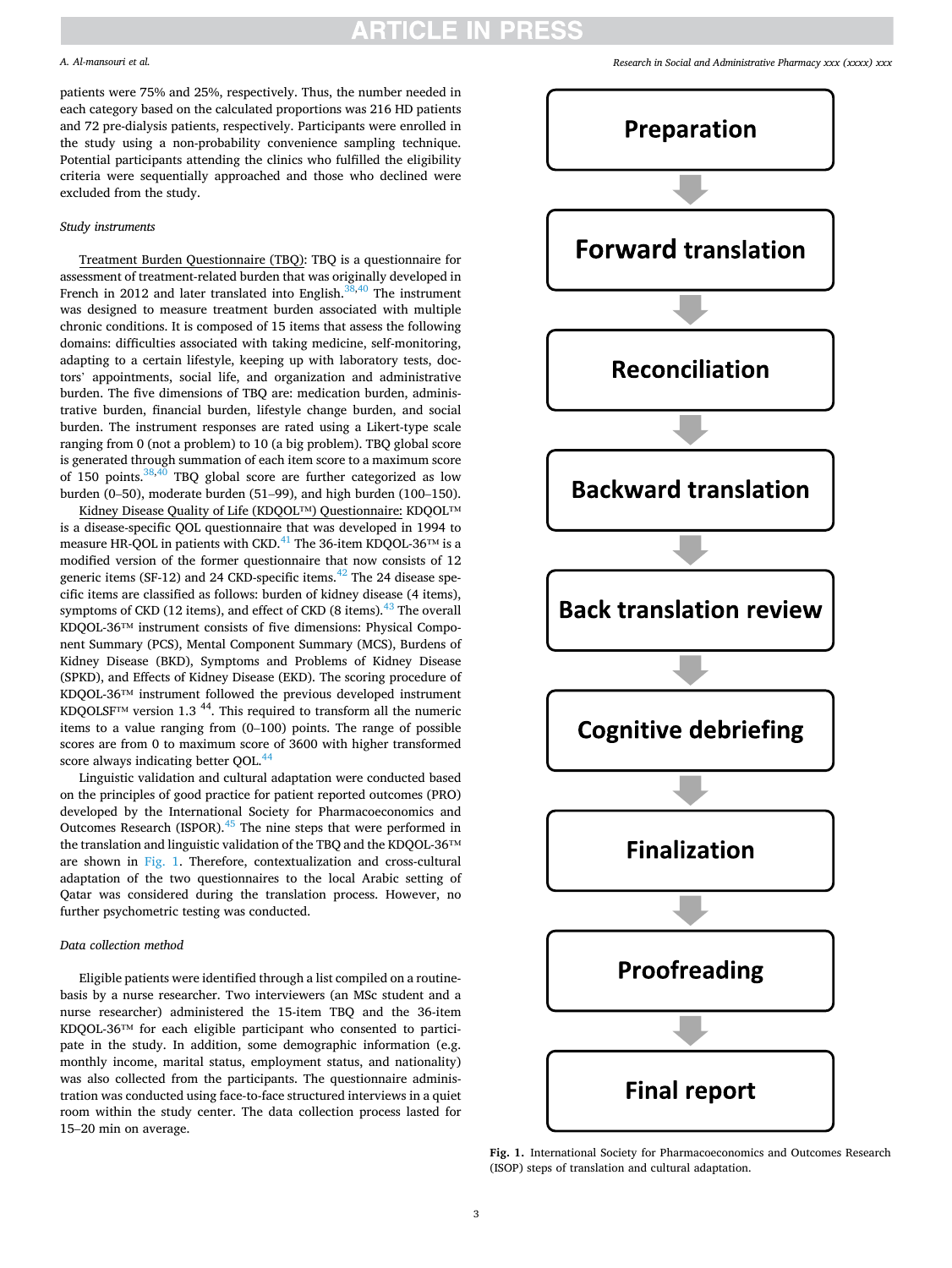# TICI E IN PRE

#### *A. Al-mansouri et al.*

#### *Statistical analysis*

All data were analyzed using Statistical Package for Social Sciences, version 24 (IBM SPSS® Statistics for Windows; IBM Corp, Armonk, New York, USA). At first, normality tests were conducted for all the study continuous variables to inform selection of appropriate and robust statistical tests for treatment burden and QOL. Normality tests were conducted using Shapiro-Wilk test and Kolmogorov- Simonov (K–S) test for all the study continuous variables. Description of the study participants (sociodemographic characteristics, clinical characteristics, comorbidities and complications, chronic medications, and pill burden) was performed through descriptive statistics using frequencies and median interquartile range (IQR) to describe the variables, and to express the treatment-related burden and perceived QOL. Inferential statistics were applied to determine the differences of the study participants comparing HD and pre-dialysis groups using Mann-Whitney and Kruskal-Wallis tests. The differences of the study variables were also assessed in relation to treatment burden and QOL using Mann-Whitney and Kruskal-Wallis tests. In order to assess the relationship between treatment-related burden and perceived QOL, correlation analysis was conducted. At first, Spearman's rank-ordered correlation test was conducted across the different study variables against the treatment burden. Second, the treatment burden was correlated against both the total perceived QOL and the five dimensions of the QOL (PCS, MSC, burden of kidney disease, symptoms/problems, and effect of kidney disease).

# *Ethics approval*

Ethical approval for the conduct of the study was obtained from the Medical Research Center (MRC) of the HMC (approval  $# 16364/16$ ). This study did not involve any medical intervention or invasive procedures; therefore, there were no foreseeable risks to the participants. Informed consent was obtained from each participant before enrolment in the study. All data were anonymously collected and were kept under lock and key by the principal investigator. No findings which could identify any individual participant will be published in this study.

#### **Results**

#### *Response rate*

Of the 460 eligible patients (HD = 380 and pre-dialysis = 80) approached, 280 (HD  $= 223$  and pre-dialysis  $= 57$ ) consented to participate in the study (response rate 60.9%). We approached 460 potential participants compared to our target of 288, because several patients declined to participate. There were no missing or invalid data, since all responses were collected through an interviewer-administered technique. All the 280 patients' responses were included in the data analyses. Data related to sociodemographic characteristics, clinical characteristics, and pill burden were obtained from the electronic health record available at HMC (i.e. CERNER) and directly from the patients wherever necessary.

## *Sociodemographic characteristics of the study participants*

A summary of the CKD patients' sociodemographic characteristics is presented in Table 1. The median (IQR) age of the study participants was 59 (19) years. More than half of them were male (54.6%) and Qatari (54.6%). Furthermore, around 32.1% of the participants had no formal education, while 39.3% were unemployed. There were statistically significant differences between the two groups (i.e. HD group with CrCl *<*15 mL/min vs. pre-dialysis group with CrCl *<*25 mL/min) in terms of their nationality, marital status, educational level, employment status, and income per month. Pre-dialysis patients were more educated compared to HD patients (45.6% vs. 24.2% university/college graduates, respectively;  $p = 0.006$ ). In addition, more than half of the pre*Research in Social and Administrative Pharmacy xxx (xxxx) xxx*

## **Table 1**

Sociodemographic characteristics of patients with CKD in Qatar.

| Variable                 | Total       | HD          | Pre-dialysis | $P$ value  |
|--------------------------|-------------|-------------|--------------|------------|
|                          | $(N = 280)$ | $(n = 223)$ | $(n = 57)$   |            |
| Median (IQR)             |             |             |              |            |
| Age                      | 59 (19)     | 60 (20)     | 55 (18)      | 0.24       |
|                          | n(%)        |             |              |            |
| Gender                   |             |             |              |            |
| Male                     | 153 (54.6)  | 120 (53.8)  | 33 (57.9)    | 0.581      |
| Female                   | 127 (45.4)  | 103 (46.2)  | 24 (42.1)    |            |
| Nationality              |             |             |              |            |
| Oatari                   | 153 (54.6)  | 140 (62.8)  | 13 (22.8)    | ${<}0.001$ |
| Non-Qatari               | 127 (45.4)  | 83 (37.2)   | 44 (77.2)    |            |
| <b>Marital status</b>    |             |             |              |            |
| Married                  | 189 (67.5)  | 142 (63.7)  | 47 (82.5)    | 0.034      |
| Single                   | 41 (14.6)   | 35 (15.7)   | 6 (10.5)     |            |
| <b>Divorced</b>          | 14 (5)      | 14 (6.3)    | 0(0)         |            |
| Widow                    | 36 (12.9)   | 32 (14.3)   | 4 (7)        |            |
| <b>Educational level</b> |             |             |              |            |
| No education             | 90 (32.1)   | 72 (32.3)   | 18 (31.6)    | 0.006      |
| Primary                  | 25 (8.9)    | 23 (10.3)   | 2(3.5)       |            |
| Secondary                | 85 (30.4)   | 74 (33.2)   | 11 (19.3)    |            |
| College/University       | 80 (28.6)   | 54 (24.2)   | 26 (45.6)    |            |
| <b>Employment status</b> |             |             |              |            |
| Unemployed               | 110 (39.3)  | 92 (41.3)   | 18 (31.6)    | < 0.001    |
| Employed                 | 88 (31.4)   | 56 (25.1)   | 32 (56.1)    |            |
| Retired                  | 82 (29.3)   | 75 (33.6)   | 7 (12.3)     |            |
| Income per month (QR)    |             |             |              |            |
| No income                | 63 (22.5)   | 46 (20.6)   | 17 (29.8)    | < 0.001    |
| Less than 1000           | 3(1.1)      | 1(0.4)      | 2(3.5)       |            |
| 1001-5000                | 11(3.9)     | 6(2.7)      | 5(8.81)      |            |
| 5001-10,000              | 68 (24.3)   | 58 (26)     | 10 (17.5)    |            |
| 10,001-15,000            | 25(8.9)     | 18(8.1)     | 7(12.3)      |            |
| 15,001-20,000            | 65 (23.2)   | 60 (26.9)   | 5(8.81)      |            |
| 20,001-25,000            | 23 (8.2)    | 20(9)       | 3 (5.3)      |            |
| 25,001-30,000            | 15 (5.4)    | 12(5.4)     | 3(5.3)       |            |
| More than 30,000         | 7(2.5)      | 2(0.9)      | 5(8.8)       |            |
| <b>Smoking status</b>    |             |             |              |            |
| Never smoker             | 215 (76.8)  | 172 (77.1)  | 43 (75.4)    | 0.722      |
| Former smoker            | 51 (18.2)   | 39 (17.5)   | 12 (21.1)    |            |
| <b>Current smoker</b>    | 14 (5)      | 12 (5.4)    | 2(3.5)       |            |

 $*$ Mann – Whitney *U* test;  $*$ <sup>\*</sup>Pearson's chi-squared  $(X^2)$  test.

dialysis patients were employed, while the majority of the HD patients were unemployed or retired (p *<* 0.001). More data about the comparison of HD and pre-dialysis groups in terms of their sociodemographic characteristics are presented in Table 1.

### *Clinical characteristics and Co-morbidities of the study participants*

Most of the HD and the pre-dialysis patients were categorized as stage 5 CKD patients (99.6% vs. 78.9%, respectively; P *<* 0.001). The median (IQR) of the dialysis duration in HD patients was 3.1 (4.8) years, whereas the CKD duration in pre-dialysis patients was 2 (4) years. HD patients compared with pre-dialysis patients had statistically significant (but not clinically important) higher levels of hemoglobin, albumin, hematocrit, ferritin, parathyroid hormone, serum bicarbonate and potassium. The median Kt/V for HD patients was 1.7 (0.44), while the median creatinine for pre-dialysis patients was 301 (460) μmol/L [eGFR 11 (5.5) mL/min/1.73 m<sup>2</sup>].

In general, CKD patients ( $n = 280$ ) had a median (IQR) of 3 (2) chronic medical conditions. HD patients reported significantly higher number of chronic medical conditions compared to pre-dialysis patients  $[(3 (2) \text{ vs. } 2 (3); \text{ p} < 0.001]$ . The most prevalent chronic medical conditions were hypertension (94.6%) and diabetes (67.5%). Similarly, the prevalence of hypertension and cardiac diseases was significantly higher among HD patients compared to pre-dialysis patients (p *<* 0.005). Other information related to co-morbidities of the studied population is presented in [Table 2](#page-4-0).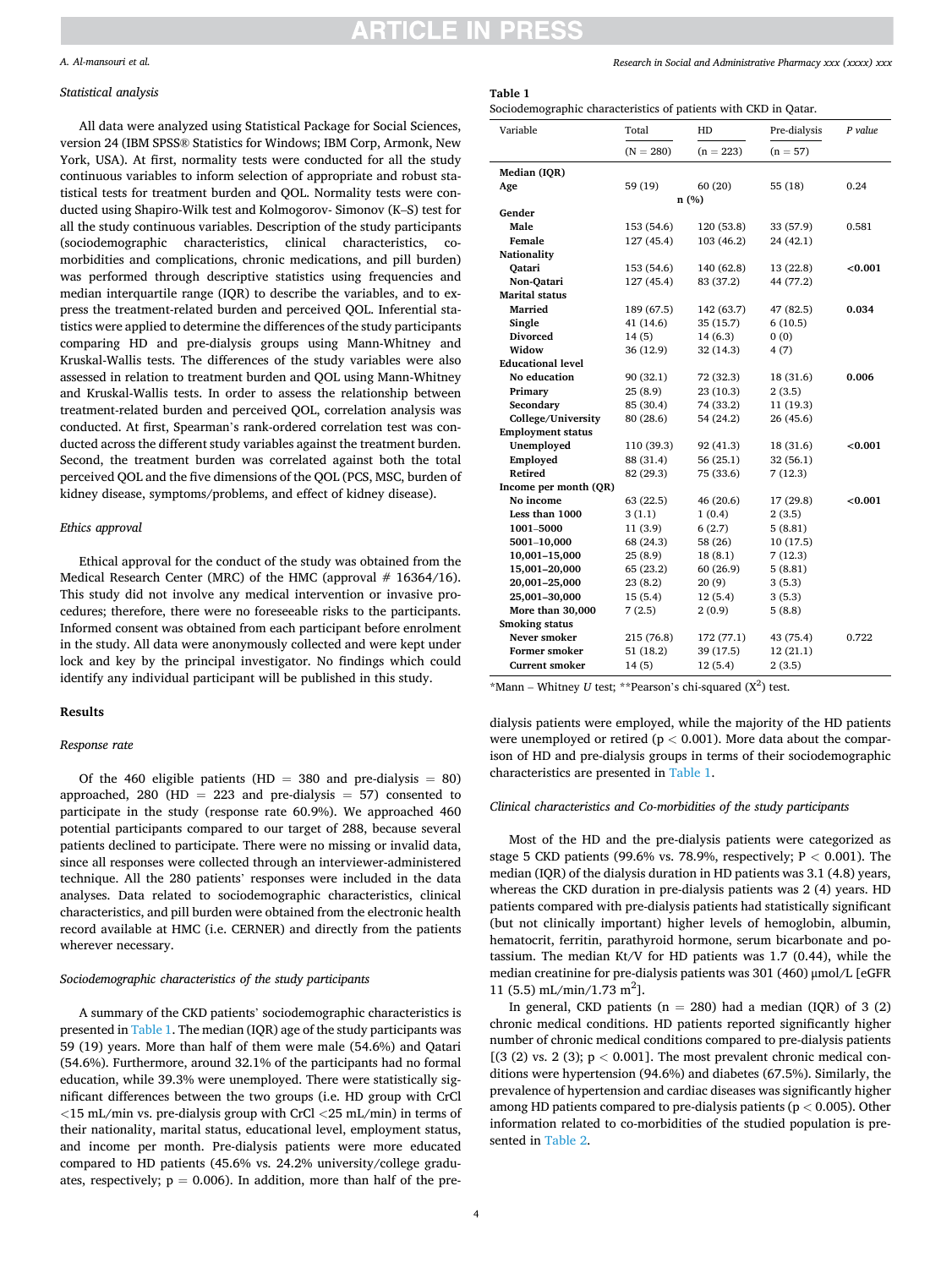#### <span id="page-4-0"></span>**Table 2**

Co-morbidities of patients with CKD in Qatar.

| Variable               | Total                | HD                   | Pre-<br>dialysis    | P value   |
|------------------------|----------------------|----------------------|---------------------|-----------|
|                        | $(N = 280)$          | $(n = 223)$          | $(n = 57)$          |           |
| Median (IQR)           |                      |                      |                     |           |
| Number of              | 3 (2)                | 3(2)                 | 2(3)                | < 0.001   |
| comorbidities          |                      |                      |                     |           |
|                        |                      | n (%)                |                     |           |
| <b>Diabetes</b><br>No  |                      |                      |                     |           |
| Type 1                 | 91 (32.5)<br>16(5.7) | 66 (29.6)<br>15(6.7) | 25 (43.9)<br>1(1.8) | $0.066**$ |
| Type 2                 | 173 (61.8)           | 142                  | 31 (54.4)           |           |
|                        |                      | (63.7)               |                     |           |
| <b>Eye disease</b>     |                      |                      |                     |           |
| No                     | 220 (78.6)           | 170                  | 50 (87.7)           | $0.075**$ |
|                        |                      | (76.2)               |                     |           |
| Retinopathy            | 36 (12.9)            | 29 (13)              | 7(12.3)             |           |
| <b>Blindness</b>       | 6(2.1)               | 6(2.7)               | 0(0)                |           |
| Others                 | 18 (6.4)             | 18 (8.1)             | 0(0)                |           |
| Hypertension           |                      |                      |                     |           |
| No                     | 15(5.4)              | 5(2.2)               | 10(17.5)            | < 0.001   |
| Yes                    | 265 (94.6)           | 218                  | 47 (82.5)           |           |
|                        |                      | (97.8)               |                     |           |
| Viral infection        |                      |                      |                     | $0.307**$ |
| No                     | 250<br>(89.3)        | 196<br>(87.9)        | 54 (94.7)           |           |
| <b>HBV</b>             | 6(2.1)               | 4(1.8)               | 2(3.5)              |           |
| <b>HCV</b>             | 19(6.8)              | 18(8.1)              | 1(1.8)              |           |
| <b>HIV</b>             | 2(0.7)               | 2(0.9)               | 0(0)                |           |
| Others                 | 3(1.1)               | 3(1.3)               | 0(0)                |           |
| Liver disease          |                      |                      |                     |           |
| No                     | 269                  | 212                  | 57 (100)            | $0.231**$ |
|                        | (96.1)               | (95.1)               |                     |           |
| Cirrhosis              | 2(0.7)               | 2(0.9)               | 0(0)                |           |
| <b>Others</b>          | 9(3.2)               | 9(4)                 | 0(0)                |           |
| <b>GIT</b> disease     |                      |                      |                     |           |
| No                     | 260                  | 205                  | 55 (96.5)           | $0.265**$ |
|                        | (92.9)               | (91.9)               |                     |           |
| <b>Bleeding</b>        | 10(3.6)              | 8(3.6)               | 2(3.5)              |           |
| Others                 | 10(3.2)              | 10(4.5)              | 0(0)                |           |
| Dyslipidaemia<br>No    | 178                  | 141                  | 37 (64.9)           | 0.814     |
|                        | (63.6)               | (63.2)               |                     |           |
| Yes                    | 102                  | 82 (36.8)            | 20 (35.1)           |           |
|                        | (36.4)               |                      |                     |           |
| Cardiac disease        |                      |                      |                     |           |
| No                     | 165                  | 126                  | 39 (68.4)           | $0.005**$ |
|                        | (58.9)               | (56.5)               |                     |           |
| <b>CAD</b>             | 60 (21.4)            | 42 (18.8)            | 18 (31.6)           |           |
| Angina                 | 1(0.4)               | 1(0.4)               | 0(0)                |           |
| Cardiomyopathy         | 6(2.1)               | 6(2.7)               | 0(0)                |           |
| <b>Heart failure</b>   | 4(1.4)               | 4(1.8)               | 0(0)                |           |
| Valvular heart disease | 2(0.7)               | 2(0.9)               | 0(0)                |           |
| Others                 | 42 (15)              | 42 (18.8)            | 0(0)                |           |

\*Mann – Whitney  $U$  test; \*\*Pearson's chi-squared  $(X^2)$  test.

# *Description of treatment burden among the participants*

Perceived treatment-related burden was measured among the CKD patients using the TBQ (achievable global score ranges from 0 to 150, with a higher score indicating higher treatment burden). The participants reported a median (IQR) treatment burden global score of 40.5 (38) (Table 3). In a sub-group analysis, HD patients experienced significantly higher treatment burden compared to pre-dialysis patients with a median (IQR) of 45 (36) versus 25 (33), respectively ( $p < 0.001$ ). About 65% of CKD patients reported low burden (TBQ score 0–50), 33.9% reported moderate burden (TBQ score 51–99), while only 1.1% indicated high burden (TBQ score 100–150). The pre-dialysis group compared to the HD group had significantly higher proportion of patients with low burden of treatment (82.5% vs. 60.5%;  $p = 0.005$ ) (Table 3).

Further analysis of the five dimensions of the treatment burden is

*Research in Social and Administrative Pharmacy xxx (xxxx) xxx*

# **Table 3**

| Analysis of the burden of treatment among patients with CKD in Qatar. |  |  |
|-----------------------------------------------------------------------|--|--|
|-----------------------------------------------------------------------|--|--|

| Variable         | Total       | HD          | Pre-dialysis | $P$ value |
|------------------|-------------|-------------|--------------|-----------|
|                  | $(N = 280)$ | $(n = 223)$ | $(n = 57)$   |           |
| Median (IOR)     |             |             |              |           |
| TBO global score | 40.5(38)    | 45 (36)     | 25 (33)      | $<0.001*$ |
| TBO categories   |             | n(%)        |              |           |
| Low burden       | 182 (65.0)  | 135 (60.5)  | 47 (82.5)    | $0.005**$ |
| Moderate burden  | 95 (33.9)   | 86 (38.6)   | 9(15.8)      |           |
| High burden      | 3(1.1)      | 2(0.9)      | 1(1.8)       |           |
|                  |             |             |              |           |

\*Mann – Whitney *U* test; \*\*Pearson's chi-squared  $(X^2)$  test, HD: hemodialysis.

illustrated in Table 4. Perceived treatment burden of the five dimensions is reported from the highest to the lowest score as follows: medication burden (median = 15, IQR = 25), lifestyle change burden (median = 10,  $IQR = 10$ ), administrative burden (median = 8,  $IQR = 10$ ), social burden (median = 0, IQR = 10), and financial burden (median = 0, IQR = 0). Marital status, educational level, and employment status were shown

### **Table 4**

| Analysis of the five dimensions of TBQ among patients with CKD in Qatar. |  |  |  |  |
|--------------------------------------------------------------------------|--|--|--|--|
|--------------------------------------------------------------------------|--|--|--|--|

| mary or or the five unnemotions of 1DQ unions puttents with one in Quita.                                                                         |            |                  |                                  |
|---------------------------------------------------------------------------------------------------------------------------------------------------|------------|------------------|----------------------------------|
| Variable                                                                                                                                          | Range      | Median (IQR)     | Mean $\pm$ SD                    |
| 1. Medication burden<br>a) The problems related to the taste, shape or<br>size of your tablets and/or the annoyances<br>caused by your injections | $(0 - 40)$ | 15 (25)<br>3(10) | $16.8 \pm 13.3$<br>$4.1 \pm 4.2$ |
| b) Number of times you should take your<br>medication daily                                                                                       |            | 5(10)            | $4.5 \pm 4.1$                    |
| c) The efforts you make not to forget to take<br>your medications                                                                                 |            | 3(10)            | $4.3 \pm 4.5$                    |
| d) The necessary precautions when taking your<br>medication                                                                                       |            | 0(9.7)           | $3.7 \pm 4.3$                    |
| 2. Administrative burden                                                                                                                          | $(0 - 60)$ | 8(10)            | $7.2 \pm 7.1$                    |
| a) The problems related to Lab tests and other                                                                                                    |            | 0(0)             | $0.55 \pm 1.8$                   |
| exams (frequency, time spent and associated                                                                                                       |            |                  |                                  |
| nuisances or inconveniences                                                                                                                       |            |                  |                                  |
| b) The problems related to Self-monitoring:                                                                                                       |            | 0(10)            | $4 \pm 4.6$                      |
| frequency, time spent and associated                                                                                                              |            |                  |                                  |
| nuisances or inconveniences                                                                                                                       |            |                  |                                  |
| c) The problems related to Doctor visits and                                                                                                      |            | 0(0)             | $1.7 \pm 2.2$                    |
| other appointments: frequency and time                                                                                                            |            |                  |                                  |
| spent for these visits and difficulties finding                                                                                                   |            |                  |                                  |
| healthcare providers                                                                                                                              |            |                  |                                  |
| d) how would you rate the problems related to                                                                                                     |            | 0(0)             | $0.28 \pm 1.3$                   |
| the difficulties you could have in your                                                                                                           |            |                  |                                  |
| relationships with healthcare providers (for                                                                                                      |            |                  |                                  |
| example: feeling not listened to enough or not                                                                                                    |            |                  |                                  |
| taken seriously)                                                                                                                                  |            |                  |                                  |
|                                                                                                                                                   |            | (0)              | $1.43 \pm 3.08$                  |
| e) The problems related to Arranging medical<br>appointments (doctors' visits, lab tests and                                                      |            |                  |                                  |
|                                                                                                                                                   |            |                  |                                  |
| other exams) and reorganizing your schedule<br>around these appointments                                                                          |            |                  |                                  |
|                                                                                                                                                   |            |                  |                                  |
| f) The problems related to the administrative                                                                                                     |            | 0(0)             | $0.19 \pm 0.95$                  |
| burden related to healthcare (for example: all                                                                                                    |            |                  |                                  |
| you have to do for hospitalizations,                                                                                                              |            |                  |                                  |
| reimbursements and/or obtaining social                                                                                                            |            |                  |                                  |
| services)                                                                                                                                         |            |                  |                                  |
| 3. Financial burden                                                                                                                               | $(0-10)$   | 0(0)             | $1.9\pm3.6$                      |
| a) The problems related to the financial burden                                                                                                   |            | 0(0)             | $1.9 \pm 3.6$                    |
| associated with your healthcare                                                                                                                   |            |                  |                                  |
| 4. Lifestyle change burden                                                                                                                        | $(0 - 20)$ | 10(10)           | $11.33 \pm 6.6$                  |
| a) The problems related to the burden related to                                                                                                  |            | 7(8)             | $6.2 \pm 4$                      |
| dietary changes                                                                                                                                   |            |                  |                                  |
| b) The problems related to the burden related to                                                                                                  |            | 5(10)            | $5.1 \pm 4.4$                    |
| doctors' recommendations to practice                                                                                                              |            |                  |                                  |
| physical activity                                                                                                                                 |            |                  |                                  |
| 5. Social burden                                                                                                                                  | $(0-20)$   | 0(10)            | $5.25 \pm 7.17$                  |
| a) How does your healthcare impact your                                                                                                           |            | 0(10)            | $3.3 \pm 4.4$                    |
| relationships with others                                                                                                                         |            |                  |                                  |
| b) "The need for medical healthcare on a regular                                                                                                  |            | 0(0)             | $1.93 \pm 3.6$                   |
| basis reminds me of my health problems"                                                                                                           |            |                  |                                  |
| The TBQ comprises of 15 items with each item rated on a Likert scale ranging                                                                      |            |                  |                                  |
| from 0 (not a problem) to 10 (a big problem)                                                                                                      |            |                  |                                  |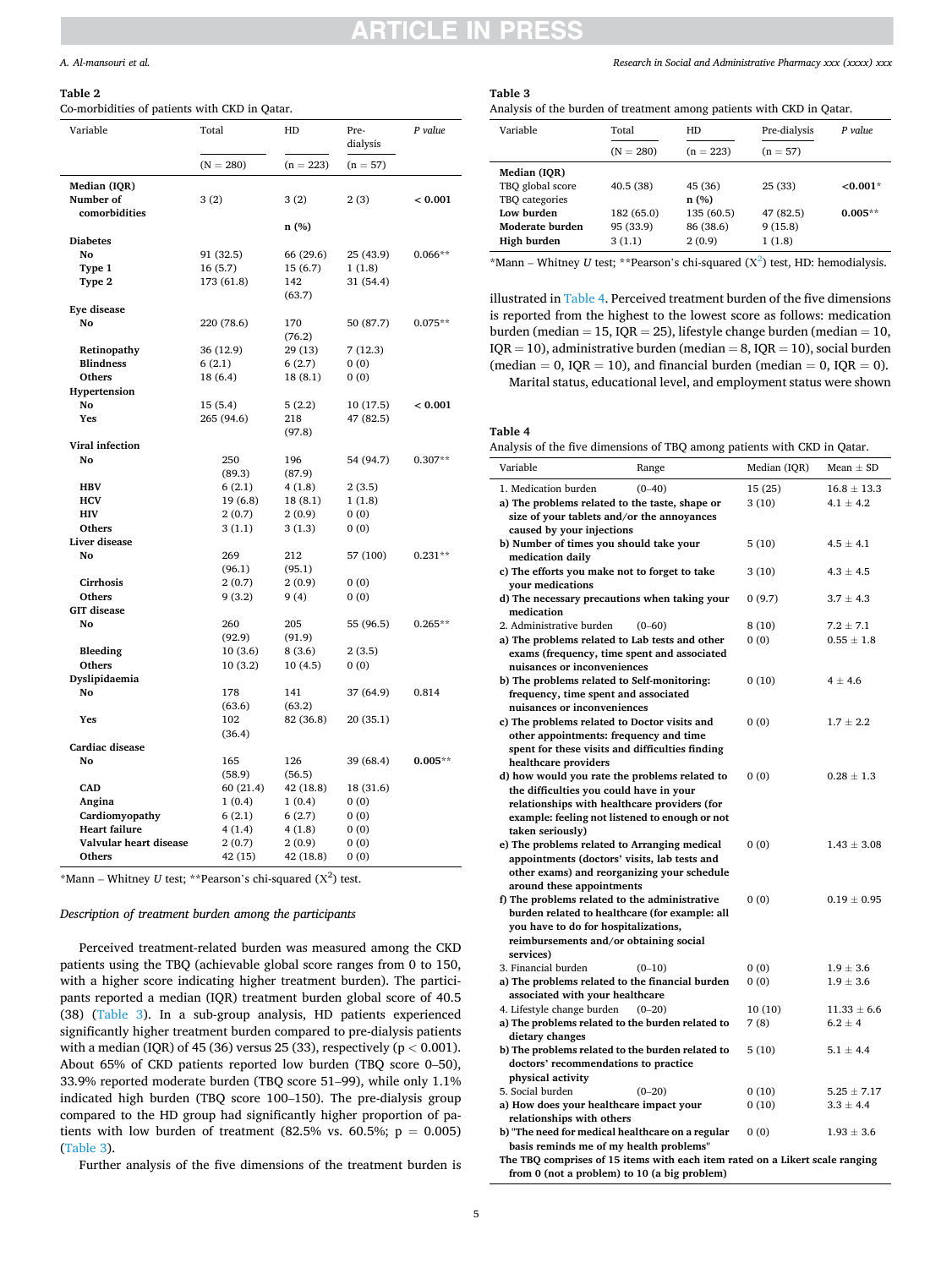# **ARTICLE IN PRES**

### *A. Al-mansouri et al.*

to significantly influence perceived treatment-related burden. Divorced and widowed patients experienced significantly higher treatment burden compared to married and single patients ( $p = 0.041$ ). Moreover, both divorced and widowed patients reported significantly similar level of treatment burden with median (IQR) global TBQ scores of 52 (27) and 52 (35), respectively. Additionally, treatment burden tends to increase as educational level decreased. Uneducated patients had the highest treatment burden [median IQR (52 (38.5)] compared to educated individuals (P *<* 0.001). Unemployed and retired patients expressed higher treatment burden compared to employed subjects with median (IQR) of 45 (40.7), 49.5 (34), and 27.5 (28), respectively (p *<* 0.001). Co-morbidities such as type 2 diabetes, blindness, and valvular heart disease resulted in significantly higher treatment burden scores compared to others. Perceived TBQ scores were as follows: type 2 diabetes 47 (40), retinopathy 46.5 (29) and valvular heart disease 79.5.

### *Description of health-related quality of life among the participants*

The perceived median (IQR) global HR-QOL score measured using the KDQOL-36™ among the participants was 2280.6 (1096.2) compared to the maximum obtainable global score of 3600. The HD patients had significantly lower QOL compared to the pre-dialysis patients with a median (IQR) score of 2140 (1100) vs. 2930 (995); (p *<* 0.001), respectively. The median (IQR) scores of the KDQOL-36™ five dimensions were as follows: PCS, 175 (375); MCS, 357.5 (300); burden of kidney disease, 200 (225); symptoms/problems, 925 (300); effect of kidney disease, 600 (200). The pre-dialysis patients had significantly better QOL in all the five dimensions compared to the HD patients (Table 5).

Divorced, female, Qatari, less educated, and unemployed, with income of less than 1000 QR per month, reported significantly lower QOL compared to the other groups ( $p < 0.05$ ). In addition, patients who had stage 5 CKD, type 1 diabetes, hypertension, dyslipidemia, and blindness had significantly lower QOL (p *<* 0.05).

# *Correlation between treatment burden and quality of life among the study participants*

A Spearman's rank-order correlation test was used to study the relationship between the perceived treatment burden measured using the TBQ and the perceived QOL measured using the KDQOL-36™ instrument. As shown in Table 6, there was a strong, negative correlation between TBQ score and KDQOL-36™ score [rs (251) = −0.616, p *<* 0.001]. This indicates that the higher the treatment-related burden, the lower the patients' QOL. Further correlation analyses of the five KDQOL-

#### **Table 5**

| Analysis of health-related quality of life of patients with CKD in Qatar. |  |  |  |
|---------------------------------------------------------------------------|--|--|--|
|---------------------------------------------------------------------------|--|--|--|

| Variable                                    | $Total(N =$<br>280) | $HD(n =$<br>223) | Pre-dialysis(n<br>$= 57$ | $P$ value* |
|---------------------------------------------|---------------------|------------------|--------------------------|------------|
| Median (IOR)                                |                     |                  |                          |            |
| KDOOL-36™ global score                      |                     |                  |                          |            |
|                                             | 2280.6              | 2140             | 2930 (995)               | <0.001     |
|                                             | (1096.2)            | (1100)           |                          |            |
| Five domains of KDQOL-36™ instrument scores |                     |                  |                          |            |
| 1. PCS                                      | 175 (375)           | 100 (300)        | 400 (312.5)              | < 0.001    |
| 2. MCS                                      | 357.5 (300)         | 330 (315)        | 460 (237.5)              | < 0.001    |
| 3. Burden of CKD                            | 200 (225)           | 200.7            | 300 (212.5)              | <0.001     |
|                                             |                     | (225)            |                          |            |
| 4. Symptoms/                                | 925 (300)           | 900 (300)        | 1100 (275)               | < 0.001    |
| problems                                    |                     |                  |                          |            |
| 5. Effect of kidney                         | 600 (200)           | 600 (175)        | 725 (187.5)              | < 0.001    |
| disease                                     |                     |                  |                          |            |

\*Mann – Whitney *U* test was applied; Maximum obtainable global score of KDQOL-36™ is 3600.

CKD: chronic kidney disease; HD: hemodialysis; MCS: Mental Component Summary; PCS: Physical Component Summary.

#### **Table 6**

Correlation between TBQ and KDQOL-36™instrument among patients with CKD in Qatar.

| TBO score                     |                          |            |
|-------------------------------|--------------------------|------------|
| Variable                      | Correlation co-efficient | $P$ value* |
| Overall OOL score             |                          |            |
| KDOOL-36TM                    | $-0.616$                 | ${<}0.001$ |
| Five domains of the KDOOL-36™ |                          |            |
| 1. PCS                        | $-0.613$                 | ${<}0.001$ |
| 2. MCS                        | $-0.500$                 | ${<}0.001$ |
| 3. Burden of kidney disease   | $-0.467$                 | ${<}0.001$ |
| 4. Symptoms/problems          | $-0.468$                 | ${<}0.001$ |
| 5. Effect of kidney disease   | $-0.464$                 | ${<}0.001$ |

\*All correlation analyses were conducted using Spearman's rho test.

36™ domains were also conducted. All the five dimensions of QOL showed statistically significant negative correlations with treatment burden. For PCS domain, there was a strong, negative correlation, with rs  $(251) = 0.613$ ,  $P < 0.001$ . This indicates that, the higher the perceived treatment burden, the lower the QOL. Similarly, the other four domains (MCS, burden of kidney disease, symptoms/problems, and effect of kidney disease), resulted in moderate negative correlation with TBQ (p *<* 0.001).

### **Discussion**

The concept of treatment burden starts to gain greater attention in the past few years. Despite previous attempts toward clarifying the concept of treatment burden, the principle of measuring it is not wellestablished. A recent systematic review highlighted that there is a significant variation in the process of how treatment-related burden is being measured. $46$  Thus, there is much work needed to be done to effectively measure treatment burden in chronic medical conditions. To our knowledge, this study is the first published study to measure treatment-related burden among HD and pre-dialysis CKD patients using the TBQ. Our findings suggest that a substantial proportion (more than one-third) of the CKD patients reported moderate to high treatment-related burden. Further, the HD patients experienced significantly higher treatment burden compared to the pre-dialysis patients with medication burden and lifestyle changes burden exhibiting the highest perceived treatment-related burden. Similarly, the HD patients reported significantly lower HR-QOL compared to the pre-dialysis patients, and there was a strong negative correlation between burden of treatment and HR-QOL, signifying that HR-QOL decreases as treatment burden increases. A recent meta-analysis by Roberti et al. highlighted that being a person with ESRD always implied high burden, time-consuming, invasive and exhausting tasks, impacting on all aspects of patients' and caregivers' lives, but the investigators recommended further research in that specific area. $^{26}$  $^{26}$  $^{26}$ 

Treatment-related burden was higher in CKD patients with low education, divorced, widowed, unemployed, and retired. This could mean that patients with higher educational background have better understanding of their chronic disease conditions, self-care and coping skills. In addition, social status like divorce and death of a spouse could lead to emotional problems, which may ultimately increase treatment burden. This result is supported by a previous study that suggested that being employed and having family support reduced perceived treatment burden associated with chronic medical conditions.47 [Similarly, having](#page-7-0)  co-morbidities such as type 2 diabetes, blindness, and valvular heart disease had resulted in significantly higher treatment burden. This finding is consistent with a previous study by Sav et al., which showed that having extra chronic conditions leads to higher perceived treatment burden. $47$ 

In the present study, we investigated the effect of treatment burden on CKD patients' HR-QOL. Overall, HD patients had significantly lower QOL compared to pre-dialysis patients (p *<* 0.001). Additionally,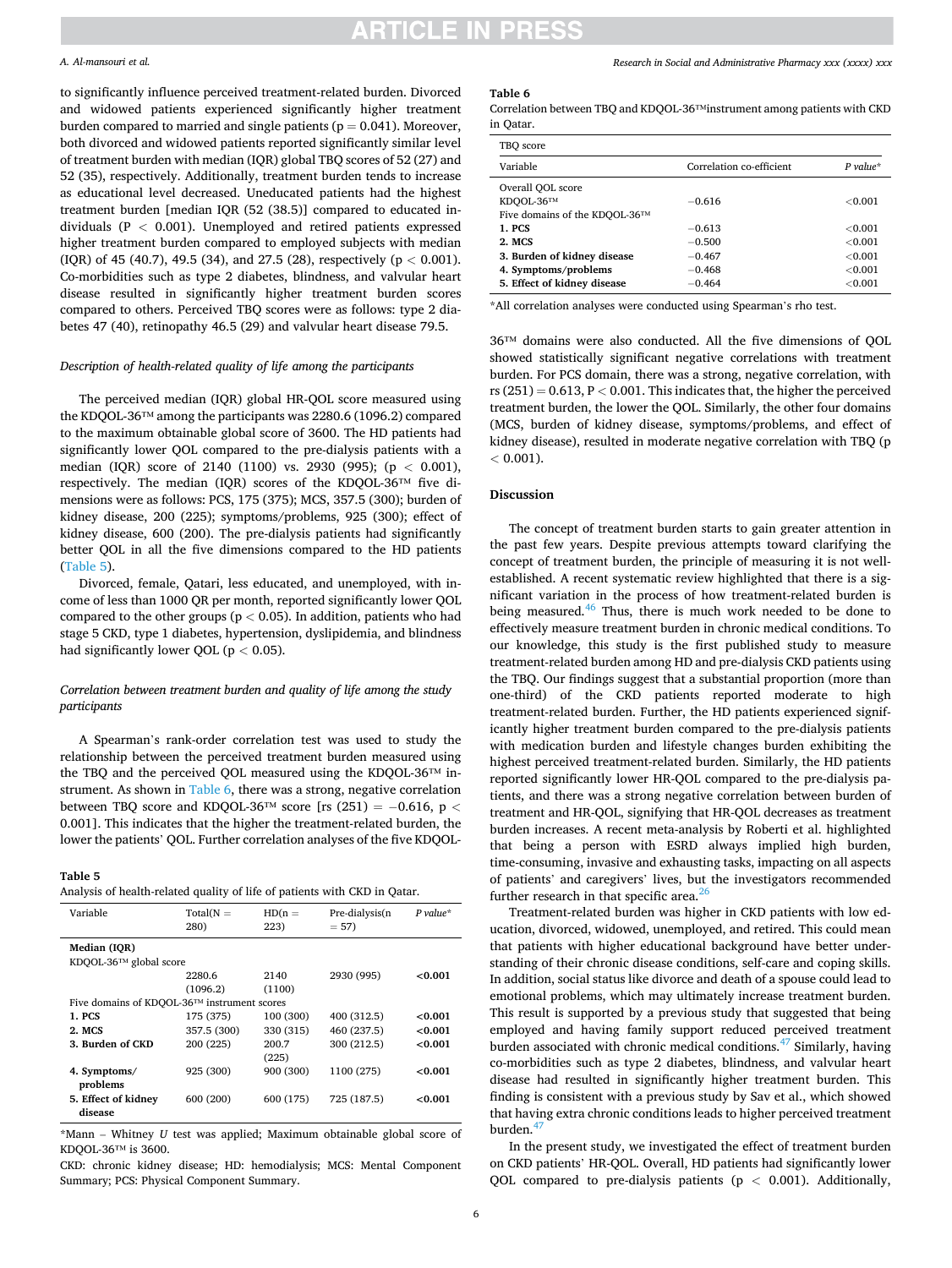# **ARTICLE IN PRESS**

#### *A. Al-mansouri et al.*

patients who were divorced, female, less educated, unemployed, stage 5 CKD, having type 1 diabetes, hypertension, dyslipidemia, and blindness reported significantly lower QOL compared to their counterpart groups. This was consistent with the result reported by another study that measured QOL in HD patients using the same instrument (i.e. KDQOL-36).<sup>48</sup> The investigators found that HD patients who were female, older, less-educated, unemployed, with stroke or diabetes mellitus, had re-ported significantly lower QOL than others.<sup>[48](#page-7-0)</sup>

To date, only a few studies that quantitatively measured treatmentrelated burden associated with multiple chronic conditions are available in the literature. $47$  We considered the study by Sav and colleagues as the most appropriate one to compare our results with, since it measured treatment-related burden among patients with chronic diseases using the same instrument (i.e. TBQ).<sup>47</sup> However, treatment burden was measured across multiple chronic illnesses instead of CKD population alone. Despite that, various chronic conditions might co-exist between the two studied populations. Patients with multiple chronic conditions had global treatment burden score of about 57, indicating moderate treatment-related burden compared to low treatment burden in CKD population. The highest perceived treatment burden was as follows: financial burden, lifestyle burden, social burden, administrative burden, and medication burden. $47$  The reason behind such differences might be due to the nature of the care provided, fragmented healthcare system, and economic factors. In our study, financial and administrative burden were reported to be the least compared to the other aspects of treatment burden. This might be due to the free healthcare provided to Qatari, minimal treatment-related cost for residents, and the multi-disciplinary care approach at Fahad Bin Jassim Kidney Centre.

The field of treatment burden is still evolving, especially in CKD population. Future studies should utilize longitudinal study designs with a focus on CKD population who have diverse socio-demographic characteristics and cultural differences. Pharmacists can play a role in minimizing inappropriate polypharmacy and medication-related burden among CKD patients through designing effective intervention strategies such as pharmacist-led home medication reviews and intervention to improve adherence. This may potentially improve HR-QOL, save costs, and improve outcomes of care in patients with CKD in Qatar and globally. Therefore, future studies can examine the role of clinical pharmacist in decreasing medication-related burden associated with CKD patients.

#### **Strengths and limitations**

This study is the first one to investigate treatment-related burden among CKD patients in Qatar and the Middle East region using a validated quantitative tool (i.e. the TBQ) and approach. Second, the burden of treatment was related to an important and globally recognized patient-reported outcome (i.e. HR-QOL), measured using a validated disease-specific instrument (i.e. KDQOL-36™). On the other hand, this study has several limitations that need to be acknowledged. First, it was cross-sectional in nature and captured treatment-related burden at a single point in time. Longitudinal study design may be more appropriate to examine the relationship between treatment-related burden and other factors as well as possible changes over time in CKD patients. Second, a convenience sampling technique was used instead of a more robust probability sampling technique due to the following reasons: 1) the nature of pre-dialysis patients' state and the unpredicted deterioration across the disease state, and 2) the variety of discomfort expressed by HD patients that is related to their HD including preparations for catheter insertion, hypotension, and dizziness, warranted recruiting them conveniently. Thus, convenience sampling was more appropriate. However, we do acknowledge that we might have omitted the most severe cases of CKD with highest perceived treatment-related burden leading to unrepresentative study sample. In addition, the convenience sampling approach might have resulted in the recruitment of a

#### *Research in Social and Administrative Pharmacy xxx (xxxx) xxx*

disproportionately large proportion of Qatari participants compared to the actual population in the country (55% vs. *<*15%). Therefore, the findings cannot be generalized to the entire population of Qatar. Similarly, since the majority of the patients (95%) were CKD stage 5, the results may not be generalizable to the entire CKD patients population in Qatar. Third, some socio-demographic variables such as smoking and other variables like CKD duration were collected directly from the CKD patients, which were subject to social desirability and recall bias. Fourth, this study was restricted to CKD patients who could speak Arabic and/or English only. Thus, treatment-related burden may not be generalized to other cultures or countries. This could be the most significant drawback of the current study, since the state of Qatar has one of the most diverse cultures. Furthermore, quantitative data collection using TBQ and KDQOL-36™ was through interviewer administration approach that may result in social desirability bias. However, during each interview, the researcher restrict herself to the interview protocol and avoided any personal knowledge, beliefs and influences.

# **Conclusion**

A considerable proportion of CKD patients suffered from treatmentrelated burden and deterioration in HR-QOL at a varying degree of seriousness. Marital status, educational level, employment status, comorbidities such as type 2 diabetes, blindness, and valvular heart disease, were all factors that significantly lead to higher perceived treatment burden. Additionally, there were a number of strong and moderate correlations between the TBQ score and the five dimensions of KDQOL-36™, which indicates higher treatment-related burden is associated with lower patients' HR-QOL. Our study suggests that treatment-related burden should be taken into account in CKD management strategies. Moreover, previously identified factors that increase treatment-related burden should be considered when designing healthcare interventions directed toward CKD population.

#### **Funding**

This research was funded by Qatar University under Student Grant number QUST-CPH-SPR/2017–19 [Approved amount QAR 20,000.00 (~US\$ 5,480)]. The funders had no role in the design, planning, and implementation of the study. The content is the sole responsibility of the authors.

#### **Declaration of competing interest**

The authors declare that they have no conflict of interest.

### **Ethics approval**

Ethical approval for the conduct of the study was obtained from the Medical Research Center (MRC) of the HMC (approval  $# 16364/16$ ). Informed consent was obtained from all the participants involved in this study. All procedures performed in the study were in accordance with the good clinical practice and the Declaration of Helsinki 1964 and comparable ethical standards.

# **Authors' contributions**

Conception of the research idea and research design: AA, AAM, FSA, AIH, MIMI, NK, RAI, MAB; data acquisition: AAM, RAI, MAB; data analysis/interpretation: AAM, AA, MIMI, NK, AIH; supervision/ mentorship: MIMI, NK, AA; manuscript writing: AAM, AA, FSA, AIH, MIMI, NK, RAI, MAB. Each of the authors: has provided intellectual content of critical importance during the initial manuscript draft and manuscript revision; approves the submitted version of the manuscript and; accepts personal accountability for the content of the paper and author's own contributions.